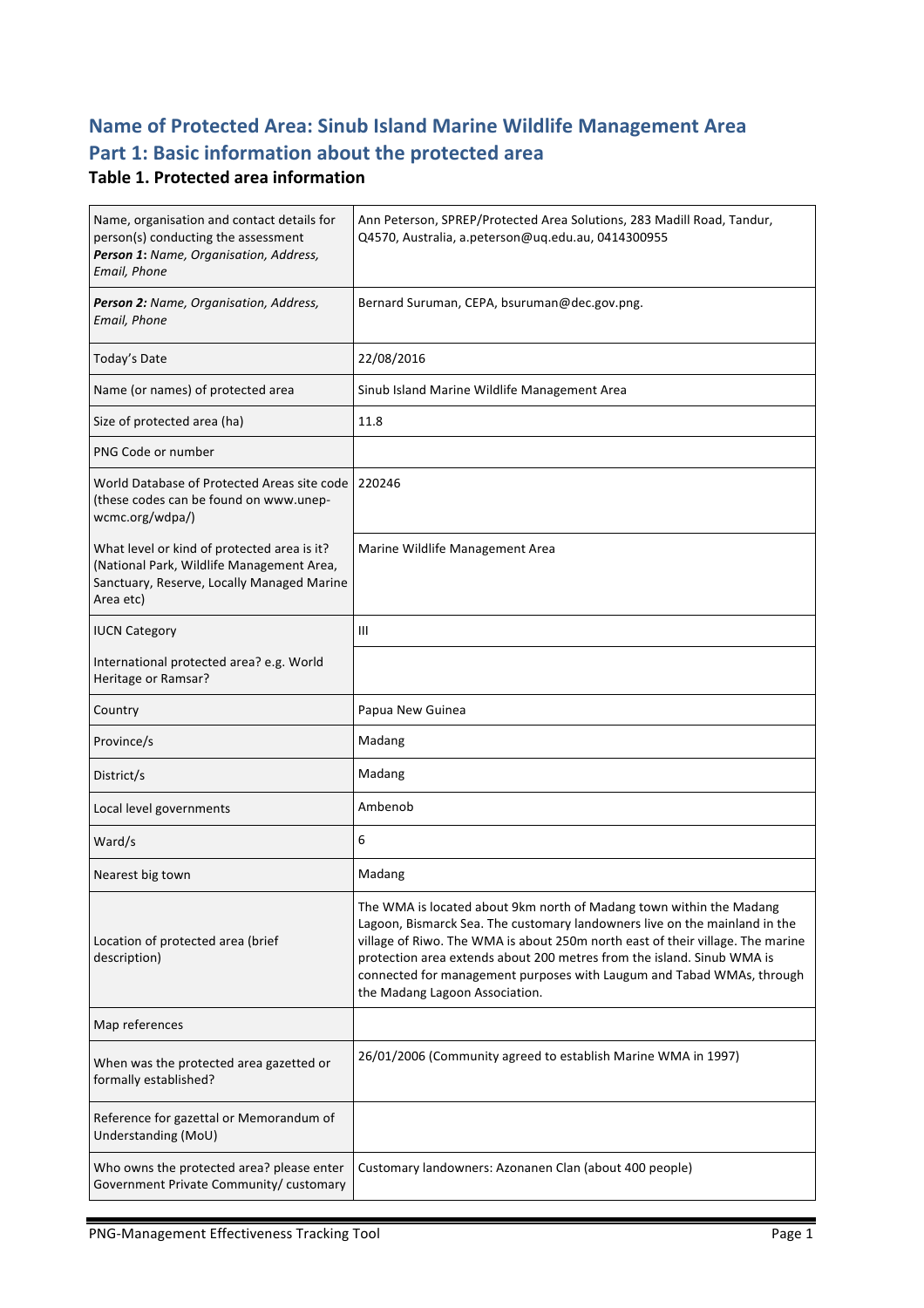| landowners, private, Other (name) and<br>include Clan name(s)                                                                                                                   |                                                                                                                                                                                                                                                                                                                                                                                                                                                                                                                                                                                                                                          |
|---------------------------------------------------------------------------------------------------------------------------------------------------------------------------------|------------------------------------------------------------------------------------------------------------------------------------------------------------------------------------------------------------------------------------------------------------------------------------------------------------------------------------------------------------------------------------------------------------------------------------------------------------------------------------------------------------------------------------------------------------------------------------------------------------------------------------------|
| Number of households living in the<br>protected area                                                                                                                            | 0                                                                                                                                                                                                                                                                                                                                                                                                                                                                                                                                                                                                                                        |
| Population size within the protected area                                                                                                                                       | 0                                                                                                                                                                                                                                                                                                                                                                                                                                                                                                                                                                                                                                        |
| Who manages the protected area? (e.g.<br>please enter government, customary<br>landowners [add clan names] management<br>committee [how many and what gender])                  | Customary landowners. Management Committee (3 female, 5 male) from<br>Azonanen Clan                                                                                                                                                                                                                                                                                                                                                                                                                                                                                                                                                      |
| Total number of staff (this means anyone<br>working on the protected area in paid jobs -<br>whether NGOs, community, rangers or<br>customary landowners                         | 0 (but assistance from WWF for monitoring)                                                                                                                                                                                                                                                                                                                                                                                                                                                                                                                                                                                               |
| Temporary paid workers   0                                                                                                                                                      |                                                                                                                                                                                                                                                                                                                                                                                                                                                                                                                                                                                                                                          |
| Permanent paid workers   0                                                                                                                                                      |                                                                                                                                                                                                                                                                                                                                                                                                                                                                                                                                                                                                                                          |
| Annual budget (US\$) - excluding staff salary<br>costs                                                                                                                          | 0                                                                                                                                                                                                                                                                                                                                                                                                                                                                                                                                                                                                                                        |
| Operational (recurrent) funds                                                                                                                                                   | 0                                                                                                                                                                                                                                                                                                                                                                                                                                                                                                                                                                                                                                        |
| Project or special funds                                                                                                                                                        | 0                                                                                                                                                                                                                                                                                                                                                                                                                                                                                                                                                                                                                                        |
| Reason for park establishment                                                                                                                                                   | To protect the marine area so that fish numbers would increase in Madang<br>Lagoon and be used by our clan as well as others. Before when I was a young<br>boy we had lots of fish around the village and in the harbour. We did not have<br>to travel far to catch the fish. But then the people started using dynamite (30-<br>40 dynamite explosions per day) and as a result they spoiled the reef and fish.<br>We decided to protect our area so that we would have some fish in the<br>Madang Lagoon, not only for our clan but for others. Sinub was the first WMA<br>and then others followed (Lagum, then Tabad, and then Tab). |
| What are the main values for which the area<br>is designated (Fill this out after data sheet 2)                                                                                 | Fish, reef, culture, water quality, megapodes                                                                                                                                                                                                                                                                                                                                                                                                                                                                                                                                                                                            |
| List the primary protected area management<br>objectives (add lines if needed after the<br>most important objectives):<br>Management objective 1                                | Breeding ground for fish.                                                                                                                                                                                                                                                                                                                                                                                                                                                                                                                                                                                                                |
| Management objective 2                                                                                                                                                          | Provide livelihood for people                                                                                                                                                                                                                                                                                                                                                                                                                                                                                                                                                                                                            |
| Management objective 3                                                                                                                                                          | Protect important reefs. There is a healing rock - they gather moss around the<br>rock and it helps to heal sick people.                                                                                                                                                                                                                                                                                                                                                                                                                                                                                                                 |
| Number of people involved in answering the<br>assessment questions                                                                                                              | 5                                                                                                                                                                                                                                                                                                                                                                                                                                                                                                                                                                                                                                        |
| Name/organisation/contact details of<br>people participating the assessment (Please<br>do not insert return/enter or dot points)                                                | Bonny Wadui, Monitoring Officer, Riwo Village, Madang, 79771245; Mazik<br>Gatedai, WMA Committee Member, Riwo Village, Madang; Francis Wadui,<br>Madang Lagoon Coordinator of Lagoon, Sinub, Laugum and Tab WMAs, Riwo<br>Village, Madang, 72041214; Lasek Laiu, Vice Chairman, WMA, Riwo Village,<br>Madang, 72590152; Samson Daber, Executive officer, WMA, Riwo Village,<br>Madang; all c/-WWF Madang.                                                                                                                                                                                                                                |
| Customary landowners/other community;<br>CEPA, Other national government agency;<br>Provincial govt; local level govt; Protected<br>area staff (anyone working on the protected | Customary landowners.                                                                                                                                                                                                                                                                                                                                                                                                                                                                                                                                                                                                                    |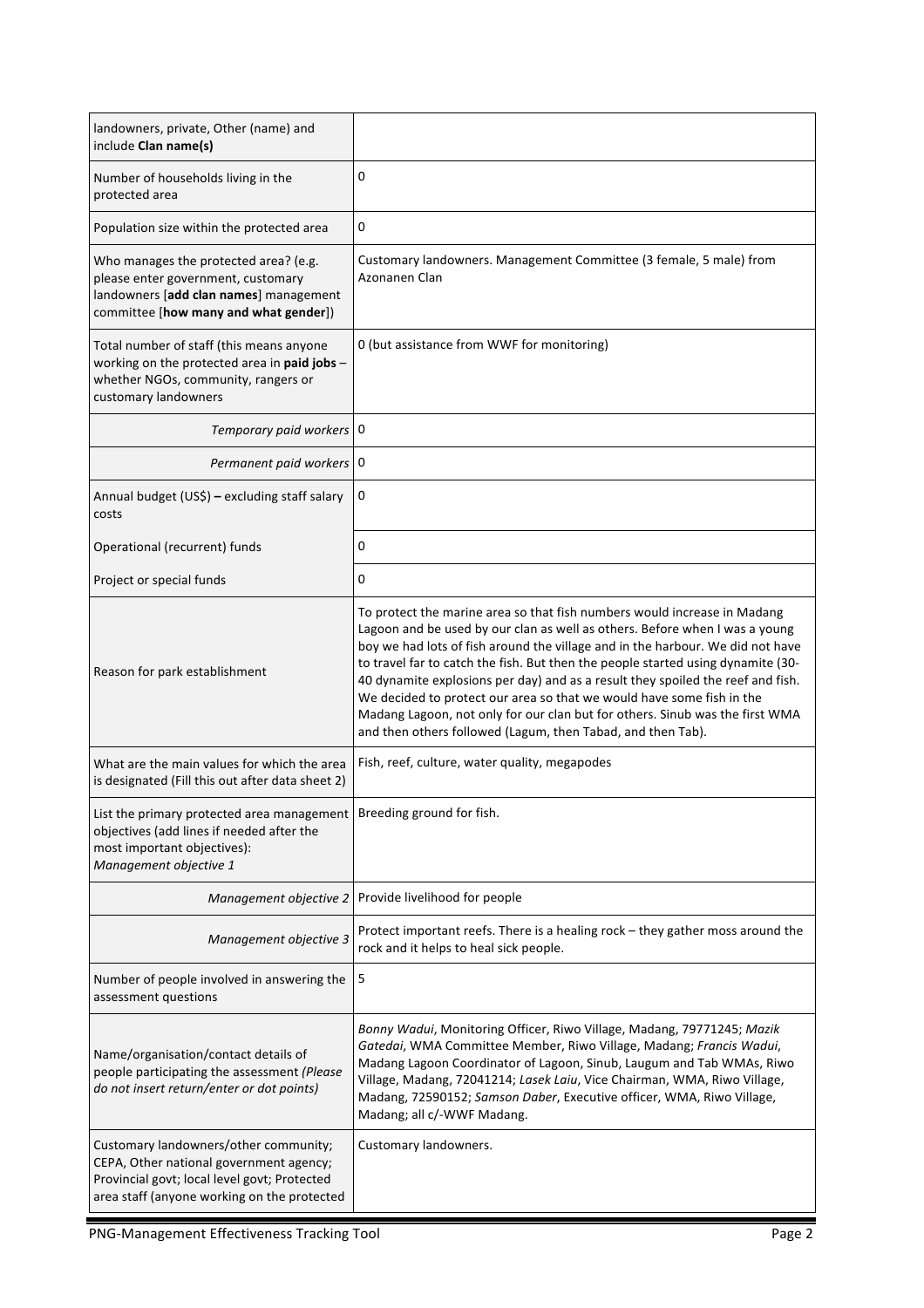| area in paid jobs; NGO; Donors; External<br>experts; Others |                                                                          |
|-------------------------------------------------------------|--------------------------------------------------------------------------|
| Please note if assessment was carried out in                | SPREP through the PNG Protected Area Assessment Project, which is a      |
| association with a particular project, on                   | component of the GEF Community-based Forest and Coastal Conservation and |
| behalf of an organisation or donor.                         | Resource Management Project in PNG.                                      |

#### Part 2: What makes this protected area special and important?

Sinub WMA is a marine protected area that includes a small island and the surrounding marine reefs (to about 200m from the shore). The island sits about 2m above the sea level. We protect the area mainly for the fish. There are many different species (e.g. surgeon, long Tom) and also sharks, dolphin, turtles, crayfish, black and white sea snakes and beche de mer. We did this because the number of fish was declining. We have two healing stones (made of coral rock) on the reef – they are legendary stones. The people usually wash around the rocks and they can heal their sores or any other sickness. We have planted some seagrass (from CSIRO, Australia). On the land there are gardens in the middle of the island. It has some trees (Kalapulim, coconut and mango) and birds (megapodes and blue and while kingfisher). The reefs help to prevent island erosion from the sea waves. There are some white sand beaches and a wreck on the northern side. The ship was sunk in the 1980s to provide diving opportunities for tourists, but there are no boat moorings. Sinub is connected to Laugum and Tabad and this expands the area given protection.

| No.            | <b>Key values</b>   | <b>Brief description</b>                                                                                                                                                                                                                                                                                                                                                                                                                                                                                                                                | <b>Note if endangered</b><br>species or<br>ecosystem (IUCN) |
|----------------|---------------------|---------------------------------------------------------------------------------------------------------------------------------------------------------------------------------------------------------------------------------------------------------------------------------------------------------------------------------------------------------------------------------------------------------------------------------------------------------------------------------------------------------------------------------------------------------|-------------------------------------------------------------|
| $\mathbf{1}$   | Fish/marine species | Surgeon fish (eating and for market), lobster, turtle, squid; No<br>take zone for fishing. It is a breeding zone and the spillout effect<br>means that there are fish to eat.                                                                                                                                                                                                                                                                                                                                                                           |                                                             |
| $\overline{2}$ | Reefs               | Protection of the reef is important for young fingerlings, which<br>grow into larger fish to support the community. Fish monitoring<br>was undertaken in 2010 (Mama Graun) and fish numbers had<br>declined (due to reef bleaching in 2010), but it is slowly<br>recovering.                                                                                                                                                                                                                                                                            |                                                             |
| 3              | Culture             | Presence of healing stone on the reef, which heals a range of<br>sicknesses. Preserving our traditional culture relating to fish<br>harvesting (e.g. use of traps, spears and nets) is important.                                                                                                                                                                                                                                                                                                                                                       |                                                             |
| 4              | Water quality       | Water testing has been conducted in the past, and it indicates<br>that the quality is declining. The water has oil in it. There are 50<br>fishing ships in the Madang Lagoon. The Pacific Industrial Marine<br>Zone has been established to the north of the WMA. It is a<br>fishing hub for the Pacific and this attracts a lot of fishing boats.<br>There are two fishing companies here with 50 fishing boats.<br>They release their bilge water and the oil enters the harbor and<br>there is also engine cleaning which affects the water quality. |                                                             |
| 5              | Megapode            | Fewer than five megapodes remain. The regulations to prevent<br>hunting or taking of eggs will help the numbers to recover.                                                                                                                                                                                                                                                                                                                                                                                                                             |                                                             |

#### Table 2. Key values of the protected area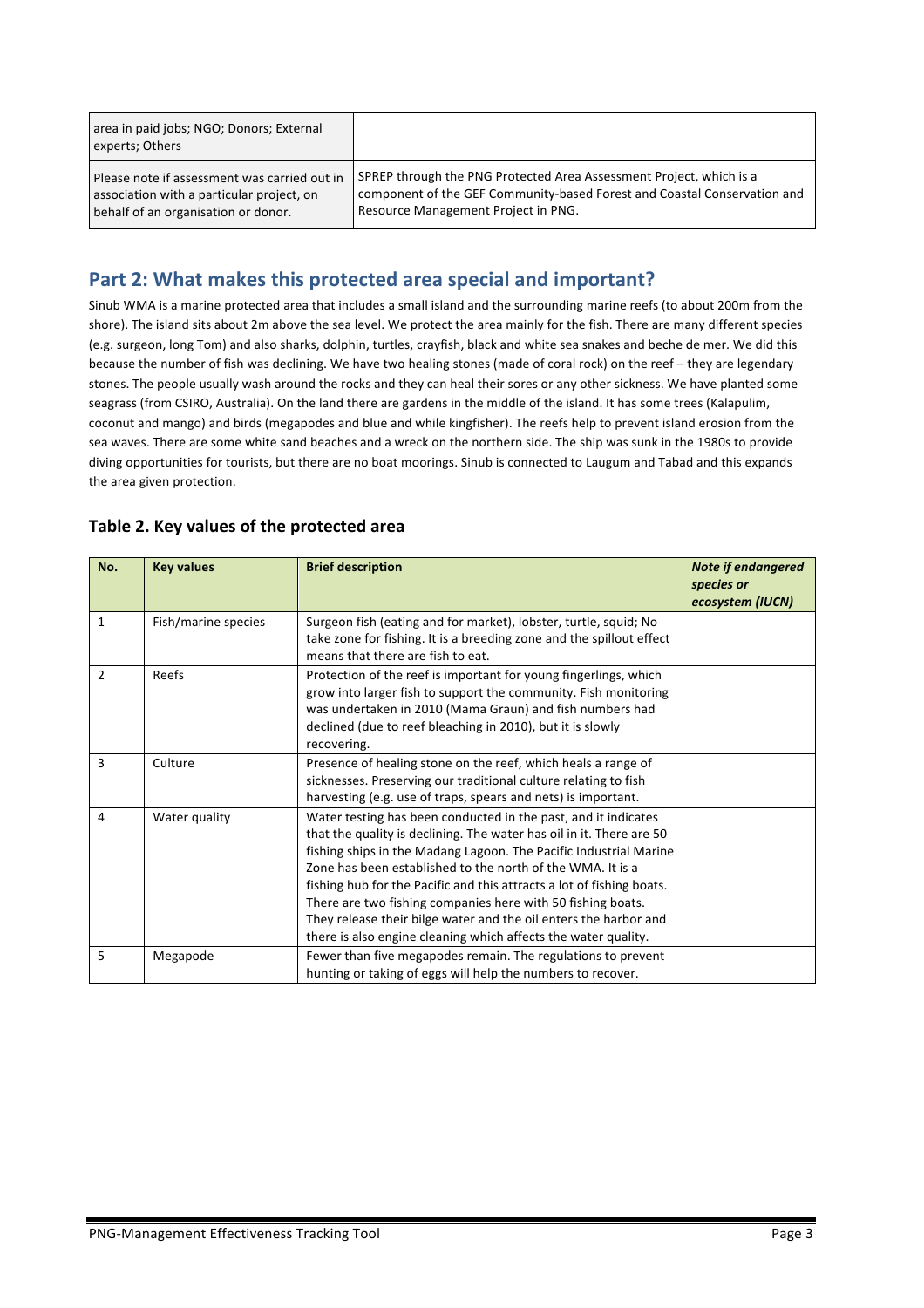### **Table 3. Checklist of values/benefits**

|  |  |  |  |  | Not important 0; Important 1; Very important 2; Don't know DK |
|--|--|--|--|--|---------------------------------------------------------------|
|--|--|--|--|--|---------------------------------------------------------------|

| How important is the protected area for          | <b>Score</b>   | <b>Comment</b>                                              |
|--------------------------------------------------|----------------|-------------------------------------------------------------|
| each of the listed values/benefits?              | (0,1,2, DK)    |                                                             |
| Biodiversity - the presence of many<br>1.        | 2              | Many species of fish (sturgeon), sharks, dolphins, lobster, |
| different kinds of plants, animals and           |                | turtles, squid and birds (megapode, kingfisher) and a few   |
| ecosystems                                       |                | island trees.                                               |
| 2. Presence of rare, threatened, or              | $\overline{2}$ | Sturgeon fish                                               |
| endangered species (plants and animals)          |                |                                                             |
| 3. Ecosystems (e.g. wetlands, grasslands,        | $\overline{2}$ | Reef ecosystem is important, although its values have       |
| coral reefs etc) that are rare because they      |                | been reduced due to coral bleaching.                        |
| have been cleared or destroyed in other          |                |                                                             |
| areas                                            |                |                                                             |
| 4. Protecting clean, fresh water                 | 0              |                                                             |
| 5. Sustaining important species in big enough    | $\overline{2}$ | The island is small, but the reef is big. It is important   |
| numbers that they are able to survive here       |                | because it is connected to Laugum and Tabad WMAs.           |
| Providing a source of employment for local<br>6. | $\mathbf 0$    |                                                             |
| communities now                                  |                |                                                             |
| 7. Providing resources for local subsistence     | $\overline{2}$ |                                                             |
| (food, building materials, medicines etc.)       |                |                                                             |
| Providing community development<br>8.            | $\overline{2}$ | Nothing much at the moment, but we are trying to            |
| opportunities through sustainable                |                | improve community development to help the clan              |
| resource use                                     |                | members.                                                    |
| 9. Religious or spiritual significance (e.g.     | $\overline{2}$ | Healing stone                                               |
| tambu places)                                    |                |                                                             |
| 10. Plant species of high social, cultural, or   | $\overline{2}$ | There is garden land in the island where we plant crops.    |
| economic importance                              |                | Just for household use. Noni (herb) is found on the island  |
|                                                  |                | and has a variety of uses (e.g. body oil, eating)           |
| 11. Animal species of high social, cultural, or  | $\overline{2}$ | Fish are important outside - spillout effect                |
| economic importance                              |                |                                                             |
| 12. Attractive scenery                           | $\overline{2}$ |                                                             |
| 13. Tourism now                                  | $\mathbf{1}$   | Some tourists; they pay fee to the tourist operation; no    |
|                                                  |                | benefit to us.                                              |
| 14. Potential value for tourism in the future    | $\overline{2}$ | If the tourists come and we take them around that           |
|                                                  |                | would be OK; facility to take them to the island; pay       |
|                                                  |                | fee to the community.                                       |
| 15. Educational and/or scientific value          | $\overline{c}$ | Some research and monitoring                                |
| 16. Maintaining culture and tradition on         | $\overline{2}$ | Because of healing stone; grandfathers used to do           |
| customary land and passing this on to            |                | the same as us; later they opened the area then             |
| future generations                               |                | fished; and later closed it.                                |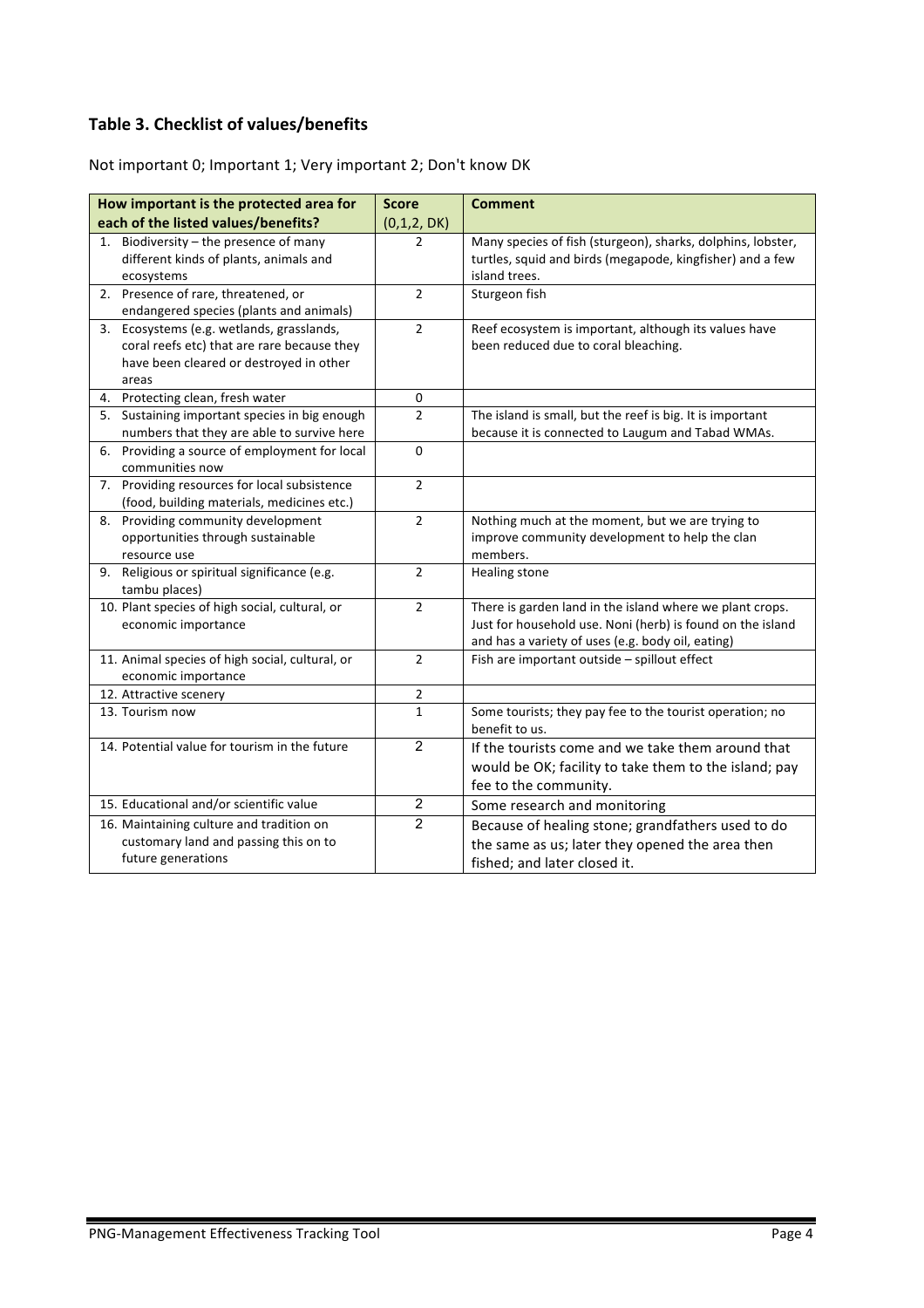#### Part 3: What are the threats to the protected area?

# **Table 4: Threats to the protected area**<br>**H** High significance threats are seriously degrading va

- High significance threats are seriously degrading values. This means they are badly damaging some value -it might be a kind of animal or plant, or your traditional gardens
- **M** Medium threats are having some negative impact they are damaging values but not so badly
- **L** Low threats are present but not seriously damaging values<br>**0** N/A where the threat is not present in the protected area of
- **N/A** where the threat is not present in the protected area or where something is happening but is not threatening the values at all

| <b>Threat type</b>                                                                                                                     | <b>Score</b><br>(H, M, L, 0) | <b>Notes</b>                                                                                                                                                                                                                                                                                                                                                                                                                                                                                                                               |
|----------------------------------------------------------------------------------------------------------------------------------------|------------------------------|--------------------------------------------------------------------------------------------------------------------------------------------------------------------------------------------------------------------------------------------------------------------------------------------------------------------------------------------------------------------------------------------------------------------------------------------------------------------------------------------------------------------------------------------|
| 1.1 Housing and settlement                                                                                                             | M                            | More settlement on the mainland and more people (from other clans)<br>and they break the laws for the WMA e.g. illegal fishing, diving, netting<br>and causing damage to the WMA. We have no rangers in place to stop<br>this illegal entry. This mainly happens at night.                                                                                                                                                                                                                                                                 |
| 1.1a Population increase in the<br>protected area community                                                                            | м                            | Growth of local population (Ward 6 has >6000 people). Family<br>planning is in place and it is working. There are many<br>unwanted/unplanned pregnancies. The 'meri stap' group and church<br>groups try to educate young people. Traditional practices of birth<br>control are not common, although we still have the 'boy house'.<br>People are beginning to see the impact of population on the use of<br>resources and the expense associated with having many children. So<br>people are starting to think about reducing population. |
| 1.2 Commercial and industrial areas                                                                                                    | H                            | RD Tuna Company, which processed canned fish (to the north of the<br>WMA) puts waste into the waterways which enter the Lagoon. Fishing<br>vessels come in to the wharf and we see fuel and oil on the water;<br>waste products enter water; and there is a smell from the factory.<br>There is very infrequent water quality monitoring (only when funds are<br>available) e.g. Reef Check (WWF funds and other small projects). The<br>pollutants in the water make our skin itchy and we can't swim in the<br>water at some times.      |
| 1.3 Tourism and recreation<br>infrastructure                                                                                           | М                            | Tourists from the mainland enter Sinub by boat. However, there is no<br>tourist mooring site and visitors just throw out the anchor onto the<br>coral. Tourists fish illegally, walk and swim on the reef and this causes<br>damage to the reef.                                                                                                                                                                                                                                                                                           |
| 2.1 Customary land owner and<br>community gardens and small crops                                                                      | $\Omega$                     |                                                                                                                                                                                                                                                                                                                                                                                                                                                                                                                                            |
| 2.1a Drug cultivation                                                                                                                  | 0                            |                                                                                                                                                                                                                                                                                                                                                                                                                                                                                                                                            |
| 2.1b Commercial plantations                                                                                                            | 0                            |                                                                                                                                                                                                                                                                                                                                                                                                                                                                                                                                            |
| 2.2 Wood and pulp plantations                                                                                                          | 0                            |                                                                                                                                                                                                                                                                                                                                                                                                                                                                                                                                            |
| 2.3 Livestock farming and grazing                                                                                                      | 0                            |                                                                                                                                                                                                                                                                                                                                                                                                                                                                                                                                            |
| 2.4 Marine and freshwater<br>aquaculture                                                                                               | 0                            |                                                                                                                                                                                                                                                                                                                                                                                                                                                                                                                                            |
| 3.1 Oil and gas drilling                                                                                                               | 0                            |                                                                                                                                                                                                                                                                                                                                                                                                                                                                                                                                            |
| 3.2 Mining and quarrying                                                                                                               | 0                            |                                                                                                                                                                                                                                                                                                                                                                                                                                                                                                                                            |
| 3.3 Energy generation                                                                                                                  | 0                            |                                                                                                                                                                                                                                                                                                                                                                                                                                                                                                                                            |
| 4.1 Roads and railroads (include<br>road-killed animals)                                                                               | 0                            |                                                                                                                                                                                                                                                                                                                                                                                                                                                                                                                                            |
| 4.2 Utility and service lines (e.g.<br>electricity cables, telephone lines)                                                            | 0                            |                                                                                                                                                                                                                                                                                                                                                                                                                                                                                                                                            |
| 4.3 Shipping lanes                                                                                                                     | M                            | Passenger vessels travel from Karkar to Madang and we believe that<br>the engine noise affects wildlife and also results in oil and grease<br>entering the Lagoon.                                                                                                                                                                                                                                                                                                                                                                         |
| 4.4 Flight paths                                                                                                                       | 0                            |                                                                                                                                                                                                                                                                                                                                                                                                                                                                                                                                            |
| 5.1 Hunting, killing and collecting<br>terrestrial animals (including killing<br>of animals as a result of<br>human/wildlife conflict) | 0                            |                                                                                                                                                                                                                                                                                                                                                                                                                                                                                                                                            |
| 5.2 Gathering terrestrial plants or<br>plant products (non-timber)                                                                     | 0                            |                                                                                                                                                                                                                                                                                                                                                                                                                                                                                                                                            |
| 5.3a Logging and wood harvesting<br>for local/customary use                                                                            | 0                            |                                                                                                                                                                                                                                                                                                                                                                                                                                                                                                                                            |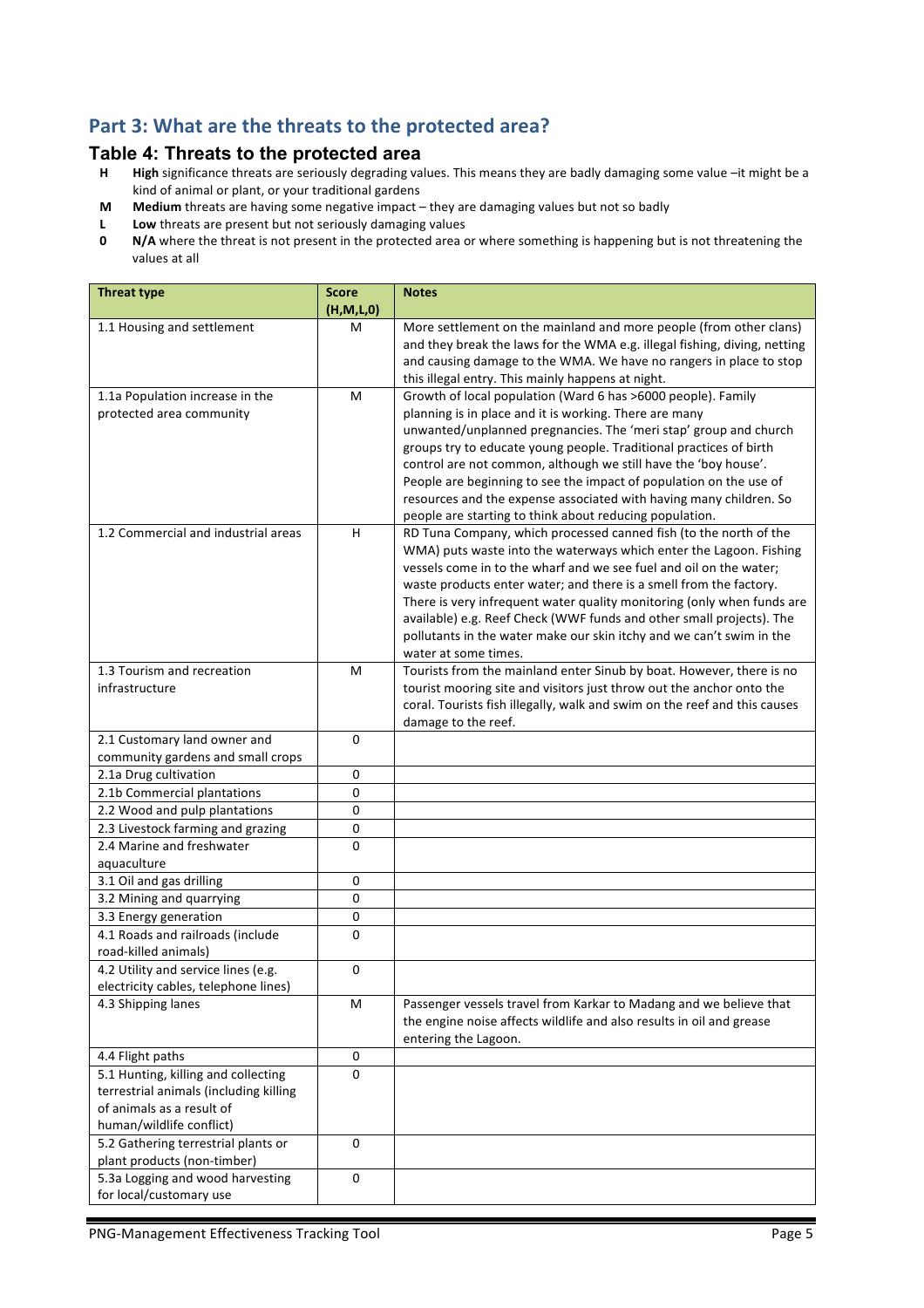| <b>Threat type</b>                                                                 | <b>Score</b><br>(H, M, L, 0) | <b>Notes</b>                                                                                                                                                                                                                                                                                                                                                                                                                                                                                                                                                                                                                                                                                             |
|------------------------------------------------------------------------------------|------------------------------|----------------------------------------------------------------------------------------------------------------------------------------------------------------------------------------------------------------------------------------------------------------------------------------------------------------------------------------------------------------------------------------------------------------------------------------------------------------------------------------------------------------------------------------------------------------------------------------------------------------------------------------------------------------------------------------------------------|
| 5.3b Logging and wood harvesting -                                                 | 0                            |                                                                                                                                                                                                                                                                                                                                                                                                                                                                                                                                                                                                                                                                                                          |
| commercial logging                                                                 |                              |                                                                                                                                                                                                                                                                                                                                                                                                                                                                                                                                                                                                                                                                                                          |
| 5.4a Fishing, killing and harvesting                                               | H                            | People enter the WMA at night - to night dive. If we had rangers we                                                                                                                                                                                                                                                                                                                                                                                                                                                                                                                                                                                                                                      |
| aquatic resources for                                                              |                              | could control this, but there are no people to enforce the laws. There                                                                                                                                                                                                                                                                                                                                                                                                                                                                                                                                                                                                                                   |
| local/customary use                                                                |                              | is spear fishing and netting that take place illegally.                                                                                                                                                                                                                                                                                                                                                                                                                                                                                                                                                                                                                                                  |
| 5.4b Fishing, killing and harvesting                                               | н                            | There is some take of reef species for commercial use i.e. sale in the                                                                                                                                                                                                                                                                                                                                                                                                                                                                                                                                                                                                                                   |
| aquatic resources for commercial                                                   |                              | local markets.                                                                                                                                                                                                                                                                                                                                                                                                                                                                                                                                                                                                                                                                                           |
| use                                                                                |                              |                                                                                                                                                                                                                                                                                                                                                                                                                                                                                                                                                                                                                                                                                                          |
| 6.1 Recreational activities and<br>tourism                                         | L                            | There was a ban on tourists entering the WMA and bylaws were<br>approved in 2006. There are tambu areas for snorkelling in the WMAs.<br>Two other islands are supposed to be used for tourist snorkelling.<br>However, hotels and other tourist operators have boats that anchor in<br>the WMA and cause damage to the reef. There is no compensation or<br>payment to the WMA. They go with their guides and the local people<br>don't know what they are telling the tourists. We want our local<br>landowners to be paid guides. In this way we can compare the<br>protected and unprotected and discover whether the tourists are<br>impacting on other reefs. At Wanga there is anchor damage, reef |
|                                                                                    |                              | walking, and coral loss).                                                                                                                                                                                                                                                                                                                                                                                                                                                                                                                                                                                                                                                                                |
| 6.2 War, civil unrest and military<br>exercises                                    | $\Omega$                     |                                                                                                                                                                                                                                                                                                                                                                                                                                                                                                                                                                                                                                                                                                          |
| 6.3 Research, education and other                                                  | $\Omega$                     | Found a new type of crab.                                                                                                                                                                                                                                                                                                                                                                                                                                                                                                                                                                                                                                                                                |
| work-related activities in protected                                               |                              |                                                                                                                                                                                                                                                                                                                                                                                                                                                                                                                                                                                                                                                                                                          |
| areas                                                                              |                              |                                                                                                                                                                                                                                                                                                                                                                                                                                                                                                                                                                                                                                                                                                          |
| 6.4 Activities of protected area<br>managers (e.g. construction or<br>vehicle use) | 0                            |                                                                                                                                                                                                                                                                                                                                                                                                                                                                                                                                                                                                                                                                                                          |
| 6.5 Deliberate vandalism, destructive                                              | $\Omega$                     |                                                                                                                                                                                                                                                                                                                                                                                                                                                                                                                                                                                                                                                                                                          |
| activities or threats to protected                                                 |                              |                                                                                                                                                                                                                                                                                                                                                                                                                                                                                                                                                                                                                                                                                                          |
| area staff and visitors                                                            |                              |                                                                                                                                                                                                                                                                                                                                                                                                                                                                                                                                                                                                                                                                                                          |
| 7.1 Fire and fire suppression                                                      | 0                            | People camp on the island and tend the gardens.                                                                                                                                                                                                                                                                                                                                                                                                                                                                                                                                                                                                                                                          |
| (including arson)                                                                  |                              |                                                                                                                                                                                                                                                                                                                                                                                                                                                                                                                                                                                                                                                                                                          |
| 7.2 Dams, hydrological modification<br>and water management/use                    | 0                            |                                                                                                                                                                                                                                                                                                                                                                                                                                                                                                                                                                                                                                                                                                          |
| 7.3a Increased fragmentation within                                                | $\mathbf 0$                  |                                                                                                                                                                                                                                                                                                                                                                                                                                                                                                                                                                                                                                                                                                          |
| protected area                                                                     |                              |                                                                                                                                                                                                                                                                                                                                                                                                                                                                                                                                                                                                                                                                                                          |
| 7.3b Isolation from other natural                                                  | $\Omega$                     |                                                                                                                                                                                                                                                                                                                                                                                                                                                                                                                                                                                                                                                                                                          |
| habitat (e.g. deforestation)                                                       |                              |                                                                                                                                                                                                                                                                                                                                                                                                                                                                                                                                                                                                                                                                                                          |
| 7.3c Other 'edge effects' on park<br>values                                        | 0                            |                                                                                                                                                                                                                                                                                                                                                                                                                                                                                                                                                                                                                                                                                                          |
| 7.3d Loss of keystone species (e.g.                                                | 0                            |                                                                                                                                                                                                                                                                                                                                                                                                                                                                                                                                                                                                                                                                                                          |
| top predators, pollinators etc.)                                                   |                              |                                                                                                                                                                                                                                                                                                                                                                                                                                                                                                                                                                                                                                                                                                          |
| 8.1 Pest plants                                                                    | 0                            |                                                                                                                                                                                                                                                                                                                                                                                                                                                                                                                                                                                                                                                                                                          |
| 8.1a Pest animals                                                                  | M                            | Some crown of thorns starfish. No help provided to remove crown of<br>thorns.                                                                                                                                                                                                                                                                                                                                                                                                                                                                                                                                                                                                                            |
| 8.1b Diseases such as fungus or                                                    | $\Omega$                     |                                                                                                                                                                                                                                                                                                                                                                                                                                                                                                                                                                                                                                                                                                          |
| viruses that make native plants or                                                 |                              |                                                                                                                                                                                                                                                                                                                                                                                                                                                                                                                                                                                                                                                                                                          |
| animals sick                                                                       |                              |                                                                                                                                                                                                                                                                                                                                                                                                                                                                                                                                                                                                                                                                                                          |
| 8.2 Introduced genetic material (e.g.                                              | 0                            |                                                                                                                                                                                                                                                                                                                                                                                                                                                                                                                                                                                                                                                                                                          |
| genetically modified organisms)                                                    |                              |                                                                                                                                                                                                                                                                                                                                                                                                                                                                                                                                                                                                                                                                                                          |
| 9.1 Household sewage and urban<br>waste water                                      | H.                           | Toilets are over water and this results in increasing loss of water<br>quality and health hazards for the people. We are trying to have land<br>based toilets introduced, but this is expensive.                                                                                                                                                                                                                                                                                                                                                                                                                                                                                                         |
| 9.1a Sewage and waste water from                                                   | 0                            |                                                                                                                                                                                                                                                                                                                                                                                                                                                                                                                                                                                                                                                                                                          |
| protected area facilities                                                          |                              |                                                                                                                                                                                                                                                                                                                                                                                                                                                                                                                                                                                                                                                                                                          |
| 9.2 Industrial, mining and military<br>effluents                                   | H                            | The fish factory produces effluent and this causes a problem in the<br>Madang Lagoon e.g. algal blooms.                                                                                                                                                                                                                                                                                                                                                                                                                                                                                                                                                                                                  |
| 9.3 Agricultural and forestry                                                      | $\Omega$                     |                                                                                                                                                                                                                                                                                                                                                                                                                                                                                                                                                                                                                                                                                                          |
| effluents (e.g. excess fertilizers or                                              |                              |                                                                                                                                                                                                                                                                                                                                                                                                                                                                                                                                                                                                                                                                                                          |
| pesticides)                                                                        |                              |                                                                                                                                                                                                                                                                                                                                                                                                                                                                                                                                                                                                                                                                                                          |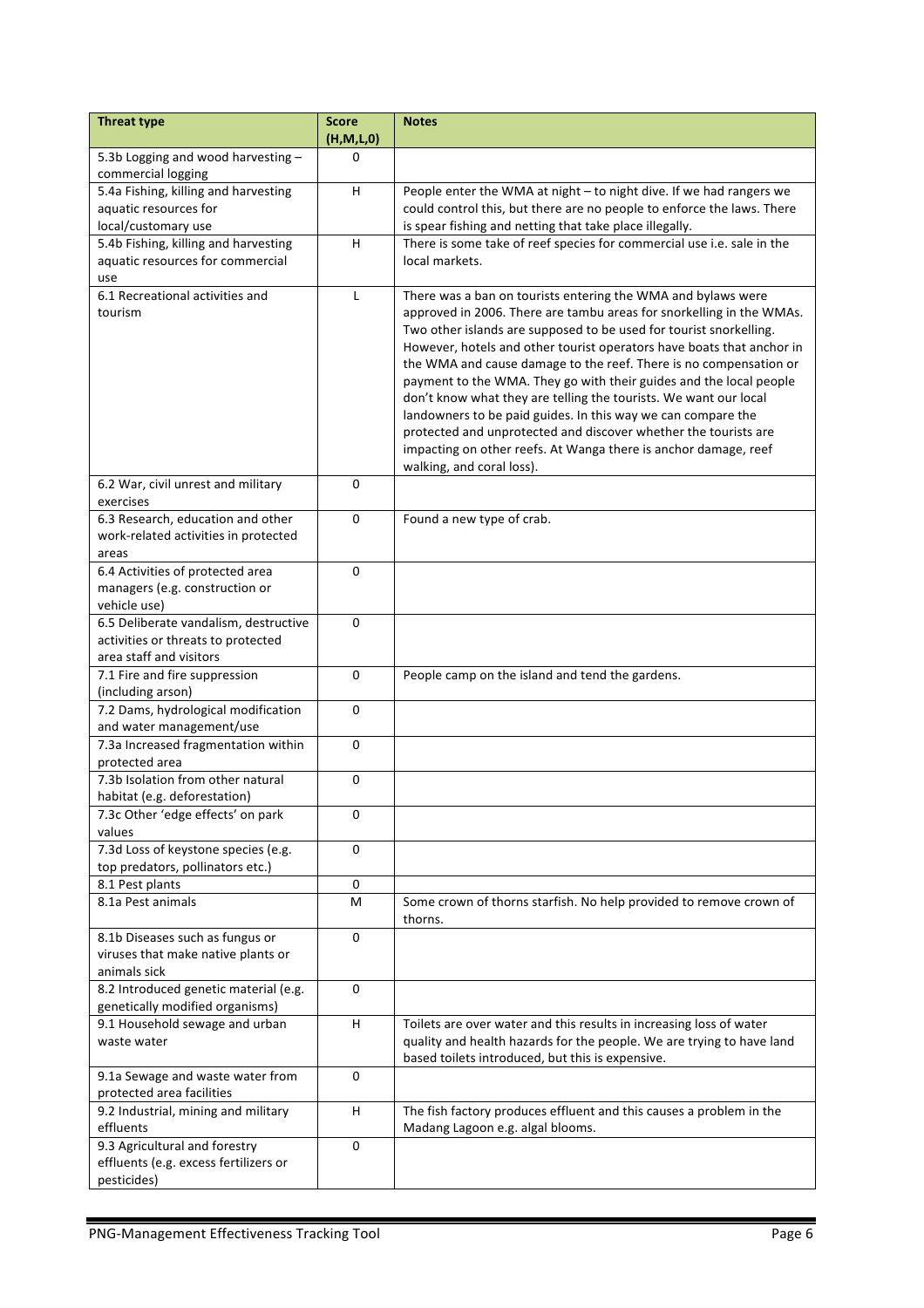| <b>Threat type</b>                       | <b>Score</b> | <b>Notes</b>                                                            |
|------------------------------------------|--------------|-------------------------------------------------------------------------|
|                                          | (H,M,L,0)    |                                                                         |
| 9.4 Garbage and solid waste              | н            | The impact is high especially around the villages, as people dispose of |
|                                          |              | their waste in the water. In 2007 there was big clean up in the marine  |
|                                          |              | area in all the WMAs and there was some education to accompany          |
|                                          |              | this. In 2011 WWF ran a tournament for children to clean up the beach   |
|                                          |              | and mangroves. The WMA has run other tournaments since then.            |
|                                          |              | There needs to be incentives to recycle/clean up community areas.       |
| 9.5 Air-borne pollutants                 | 0            |                                                                         |
| 9.6 Excess energy (e.g. heat             | $\Omega$     |                                                                         |
| pollution, lights etc.)                  |              |                                                                         |
| 10.1 Volcanoes                           | 0            |                                                                         |
| 10.2 Earthquakes/Tsunamis                | 0            |                                                                         |
| 10.3 Avalanches/Landslides               | $\mathbf 0$  |                                                                         |
| 10.4 Erosion and siltation/              | $\Omega$     | Seagrass on the mainland traps the sediments.                           |
| deposition (e.g. shoreline or riverbed   |              |                                                                         |
| changes)                                 |              |                                                                         |
| 11.1 Habitat shifting and alteration     | 0            |                                                                         |
| 11.2 Droughts                            | 0            |                                                                         |
| 11.3 Temperature extremes                | L            | In 2015 it was hot and dry for 7 months. Nowadays the sun is hotter     |
|                                          |              | than before. This is not a major problem because there are lots of      |
|                                          |              | trees around the island.                                                |
| 11.4 Storms and flooding                 | H            | Stronger winds and longer periods of rain. There is no pattern to the   |
|                                          |              | storms and rain.                                                        |
| 11.5 Coral bleaching                     | H            | We don't monitor the reef frequently so it is difficult to say what the |
|                                          |              | impact of bleaching has been. Monitoring was conducted in 2010 and      |
|                                          |              | 2012. Most of the reef is bleached, but we see some evidence of         |
|                                          |              | recovery.                                                               |
| 11.6 Intrusion by saltwater into         | H            | Affecting well water along the coasts. Gardens are further inland and   |
| gardens etc.                             |              | less impacted by salt water intrusion.                                  |
| 11.7 Sea level rise                      | H            | The high tide is penetrating further on the mainland and other islands. |
|                                          |              | Sinub is 2m above SL and is not being so severely affected.             |
| Other (please explain)                   |              |                                                                         |
| 12.1 Loss of cultural links, traditional | H            | Losing the skills in building fish traps (umben - net). We don't use    |
| knowledge and/or management              |              | these traditional methods anymore. There are new western style          |
| practices                                |              | methods for fishing (finer nets and longer nets). We need to get back   |
|                                          |              | to the old ways and then we will get more fish (i.e. smaller nets).     |
| 12.2 Natural deterioration of            | 0            |                                                                         |
| important cultural site values           |              |                                                                         |
| 12.3 Destruction of cultural heritage    | $\Omega$     |                                                                         |
| buildings, gardens, sites etc.           |              |                                                                         |
| Other (please explain)                   |              |                                                                         |

### Table 5. Worst threats and ways forward

| <b>Threat</b><br>No. | <b>Threat</b><br>(Most significant first)                                            | Threat number or<br>name (copy no.<br>from Table 4) | Nature of the threat, impact and how to reduce the impact.                                                                                                                                                                                                                                                                                                                   |
|----------------------|--------------------------------------------------------------------------------------|-----------------------------------------------------|------------------------------------------------------------------------------------------------------------------------------------------------------------------------------------------------------------------------------------------------------------------------------------------------------------------------------------------------------------------------------|
|                      | Human waste<br>(toilets) and garbage,<br>intrusion of salt<br>water, sea level rise) | 9.1, 9.4                                            | Over-sea toilets are used. Water quality monitoring indicated<br>increased amounts of bacteria in the water. If all the toilets were<br>transferred to land this would help reduce the problem. It is also<br>related to population increase. This impacts on the reef and fish.<br>More incentives are needed to change garbage disposal practices<br>within the community. |
| $\mathcal{P}$        | Climate change<br>(storms, bleaching,                                                | 11.4, 11.5, 11.6, 11.7                              | We can't control this and so it is a big problem. We need a global<br>approach to this. The high tide will eventually catch up. We can<br>adapt and move back, but the WMA will be lost.                                                                                                                                                                                     |
| 3                    | Population increase                                                                  | 1.1a                                                | An immediate threat to the extraction of resources in the WMA.                                                                                                                                                                                                                                                                                                               |
| 4                    | Industrial effluent                                                                  | 9.2                                                 | The fish cannery (RD Tuna Company) is a major problem. In 2002<br>there was serious air pollution (pungent smell) from the cannery $-$<br>no tourists came into Madang. We went to the manager of the                                                                                                                                                                        |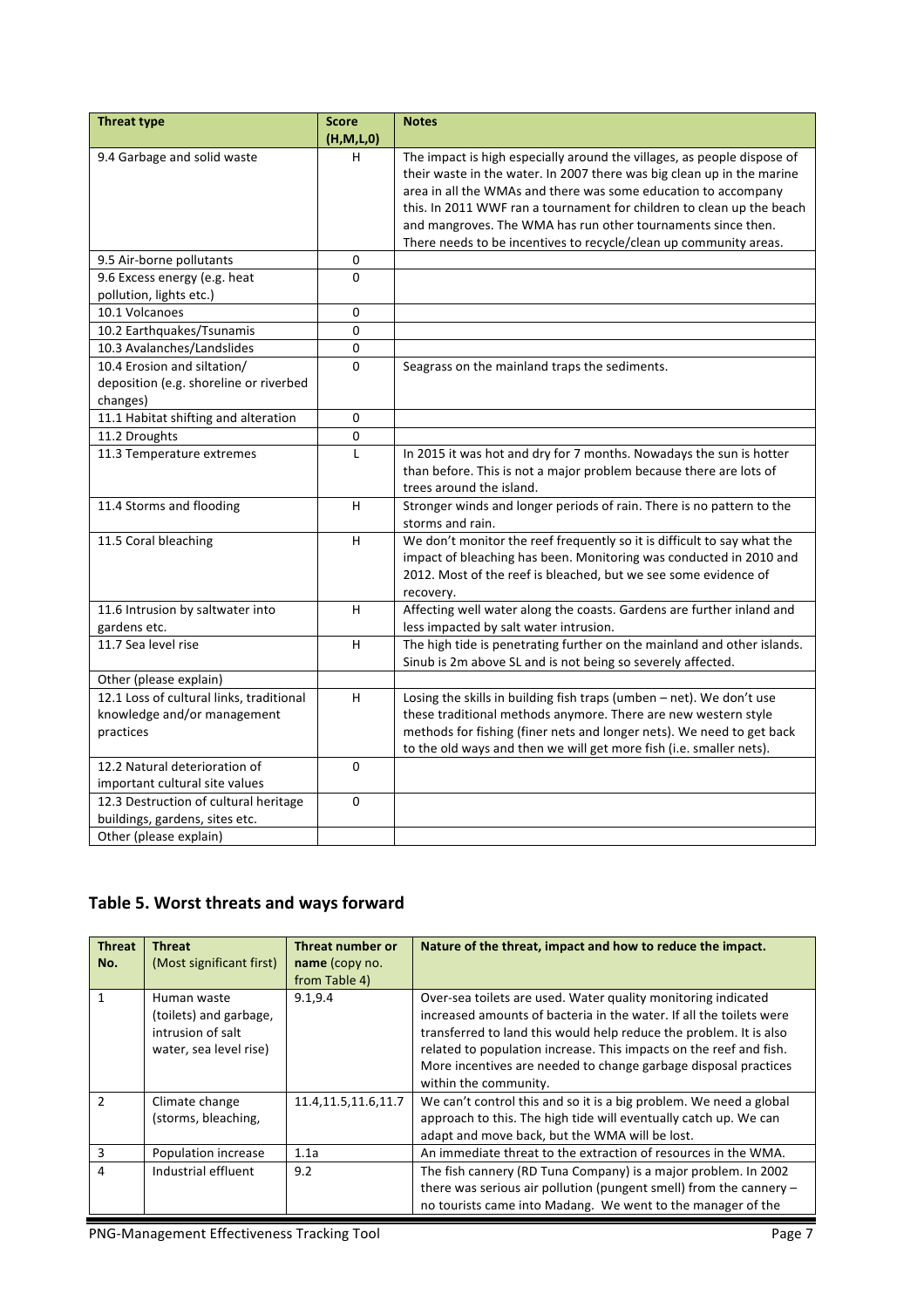| cannery and we got advice from marine biologist and he said they<br>could reduce the smell. Now the smell has reduced. There are |
|----------------------------------------------------------------------------------------------------------------------------------|
| threats from the Pacific Marine Industrial Zone from oil, bilge<br>waste, and increased shipping.                                |

# Part 4: What is the management like in the protected area?

### **Table 6. Management effectiveness scores, comments, next steps**

| <b>Issue</b>                      | <b>Score</b><br>(0,1,2,3, NA) | <b>Comment</b>                                                                                                                                                                                                                                                                                | <b>Next steps</b>                                                                                                                                                                                                                                                                                                                                                                                                                                                          |
|-----------------------------------|-------------------------------|-----------------------------------------------------------------------------------------------------------------------------------------------------------------------------------------------------------------------------------------------------------------------------------------------|----------------------------------------------------------------------------------------------------------------------------------------------------------------------------------------------------------------------------------------------------------------------------------------------------------------------------------------------------------------------------------------------------------------------------------------------------------------------------|
| 1a. Legal status                  | 3                             | Legally gazetted WMA.                                                                                                                                                                                                                                                                         |                                                                                                                                                                                                                                                                                                                                                                                                                                                                            |
| 1b. Legal status                  |                               |                                                                                                                                                                                                                                                                                               |                                                                                                                                                                                                                                                                                                                                                                                                                                                                            |
| 2a. Protected area<br>regulations | $\overline{2}$                | Several rules control where to<br>fish and how to fish (e.g. no<br>dynamite, net sizes, night fishing)                                                                                                                                                                                        | We need rangers to help us to patrol<br>the area; equipment (boat); training in<br>monitoring (e.g. when we started we<br>had monitoring every 6 months, with<br>assistance from WWF, Mama Graun,<br>TNC, but now the help has been<br>removed).                                                                                                                                                                                                                           |
| 2b. Protected area<br>regulations |                               |                                                                                                                                                                                                                                                                                               |                                                                                                                                                                                                                                                                                                                                                                                                                                                                            |
| 3. Law enforcement                | $\mathbf{1}$                  | Agreements are in place and we<br>have some human capacity, but<br>we don't have a ranger to help us<br>to monitor both at night and<br>during the day. There are<br>penalties that were set under the<br>WMA Management Plan and the<br>fines were quite low and this is<br>not a deterrent. | Need funding for ranger presence in<br>the area and equipment e.g. boat and<br>operational funds (e.g. fuel). There<br>needs to be tougher penalties for<br>offenders. There needs to be an<br>agreement with the Local Level<br>Government to set penalties that will<br>deter offenders. We need to raise<br>awareness with all communities in the<br>Madang Lagoon, especially in urban<br>communities who engage in<br>recreational activities that damage the<br>WMA. |
| 4. Protected area objectives      | $\overline{2}$                | There are several controls that<br>have been developed as a result<br>of the PA objectives.                                                                                                                                                                                                   |                                                                                                                                                                                                                                                                                                                                                                                                                                                                            |
| 5. Protected area design          | 3                             | The WMA is small in size, but it is<br>managed in conjunction with<br>Laugum and Tabad WMAs, and<br>this makes the design relatively<br>effective. Madang Lagoon<br>Association helps with this<br>coordinated management.                                                                    |                                                                                                                                                                                                                                                                                                                                                                                                                                                                            |
| 6. Protected area boundaries      | 1                             | The boundaries are generally<br>respected even through there is<br>not a visible boundary on the<br>water. Because the WMAs are<br>joined there is cooperation with<br>adjacent WMA communities.                                                                                              | We need to raise awareness with the<br>whole Madang community.                                                                                                                                                                                                                                                                                                                                                                                                             |
| 7. Management plan                | $\overline{2}$                | The Management Plan was<br>developed in 2006.                                                                                                                                                                                                                                                 | Greater funding is required to be able<br>to implement the actions in the<br>Management Plan and also to update<br>the plan.                                                                                                                                                                                                                                                                                                                                               |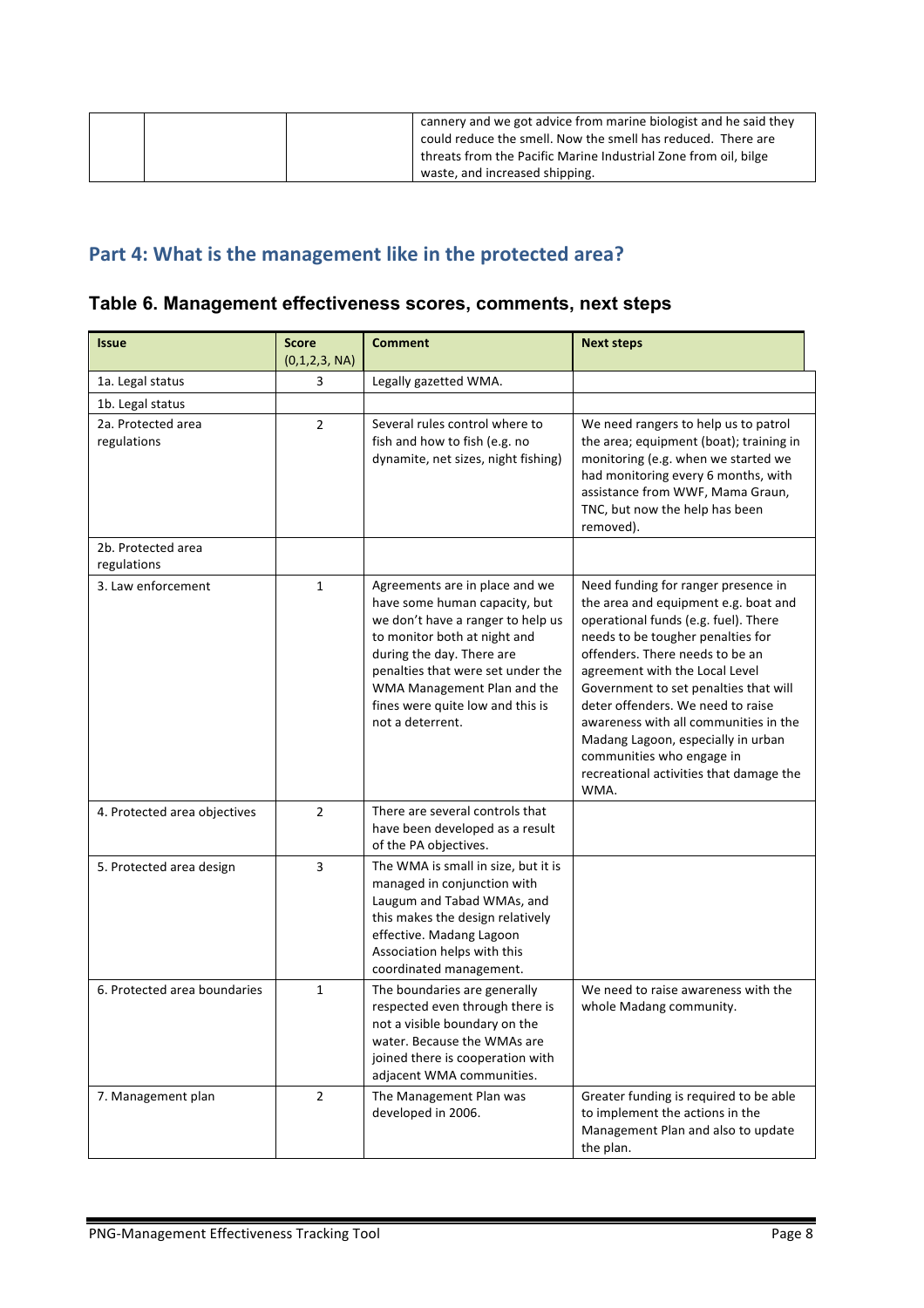| <b>Issue</b>                                       | <b>Score</b><br>(0,1,2,3, NA) | <b>Comment</b>                                                                                                                                                                                                                       | <b>Next steps</b>                                                                                                                                                                                                                   |
|----------------------------------------------------|-------------------------------|--------------------------------------------------------------------------------------------------------------------------------------------------------------------------------------------------------------------------------------|-------------------------------------------------------------------------------------------------------------------------------------------------------------------------------------------------------------------------------------|
| 7a. Planning process                               | 1                             | Issues are addressed and<br>discussed with project<br>committees and the<br>Management Committee.                                                                                                                                    |                                                                                                                                                                                                                                     |
| 7b. Planning process                               | 0                             |                                                                                                                                                                                                                                      |                                                                                                                                                                                                                                     |
| 7c. Planning process                               | $\Omega$                      | There was monitoring in the past<br>e.g. socio-economic monitoring<br>in Madang Lagoon; Reef Check<br>monitoring; fish count<br>monitoring; sea grass monitoring,<br>but there is no funding now and<br>thus no input into planning. |                                                                                                                                                                                                                                     |
| 8. Regular work plan                               | $\Omega$                      | There is a lagoon wide work plan<br>to undertake certain monitoring<br>activities but there is no funding<br>to implement this.                                                                                                      | Funding is needed to implement the<br>work plan.                                                                                                                                                                                    |
| 9. Resource inventory                              | $\overline{2}$                | The Madang Lagoon Association<br>is helping to train people to<br>better manage their areas and to<br>understand their WMAs.                                                                                                         | More information is needed on fish<br>breeding, numbers, mangrove areas.<br>This requires funding for more<br>extensive monitoring systems and<br>training of local community members.                                              |
| 10. Protection systems                             | 0                             | It is only by chance that we find<br>people who should not be in the<br>WMA.                                                                                                                                                         | A physical presence is needed in the<br>WMA e.g. through rangers who can<br>monitor and enforce the regulations.                                                                                                                    |
| 11. Research and monitoring                        | $\mathbf{1}$                  | There is some informal<br>monitoring e.g. size of catch,<br>species of fish.                                                                                                                                                         |                                                                                                                                                                                                                                     |
| 12. Resource management                            | $\overline{2}$                | Tourists are going to other<br>islands and don't visit Sinub so<br>often; there are fishing<br>restrictions in place.                                                                                                                |                                                                                                                                                                                                                                     |
| 13a. Staff numbers                                 | 0                             |                                                                                                                                                                                                                                      |                                                                                                                                                                                                                                     |
| 13b. Other people working<br>on the protected area | 2                             |                                                                                                                                                                                                                                      |                                                                                                                                                                                                                                     |
| 14. Training and skills                            | 2                             |                                                                                                                                                                                                                                      | Management committee training e.g.<br>planning, office/ administration,<br>finance, IT and on-ground ranger<br>training e.g. species monitoring, ranger<br>exchanges                                                                |
| 15. Current budget                                 | 0                             |                                                                                                                                                                                                                                      | Income generating activities in the<br>WMA are needed e.g. ecotourism<br>(recreational diving and village stays).                                                                                                                   |
| 16. Security of budget                             | 0                             |                                                                                                                                                                                                                                      |                                                                                                                                                                                                                                     |
| 17. Management of budget                           | ΝA                            |                                                                                                                                                                                                                                      |                                                                                                                                                                                                                                     |
| 18. Equipment                                      | 0                             | At times we have to hire<br>equipment.                                                                                                                                                                                               | Diving equipment (goggles etc), marine<br>survey equipment, computer to assist<br>with data analysis, camera, boat and<br>motor.                                                                                                    |
| 19. Maintenance of<br>equipment                    | ΝA                            |                                                                                                                                                                                                                                      |                                                                                                                                                                                                                                     |
| 20. Education and awareness                        | $\mathbf{1}$                  | There is not a regular<br>programme, but there was<br>assistance from WWF.                                                                                                                                                           | Raise awareness with all fishers in the<br>Madang Lagoon (based on community<br>survey); school education to learn<br>about the importance of corals and fish<br>and other resources in the WMA;<br>hotels and tour boat operators. |
| 21. Planning for land use or<br>marine activities  | 0                             |                                                                                                                                                                                                                                      |                                                                                                                                                                                                                                     |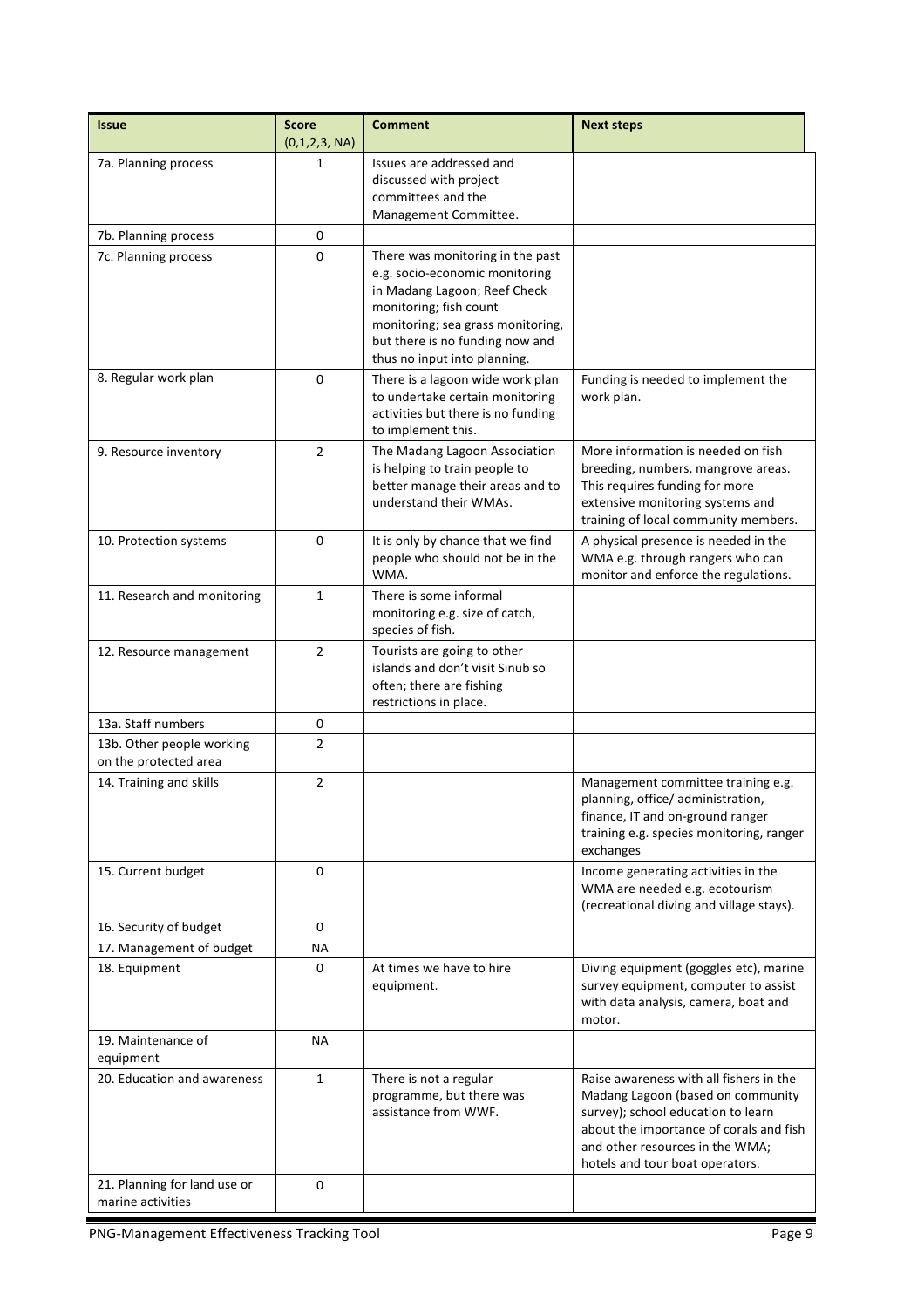| <b>Issue</b>                                          | <b>Score</b><br>(0,1,2,3, NA) | <b>Comment</b>                                                                                                                                                                                                                                       | <b>Next steps</b>                                                                                                                                                                                                                                                                                       |
|-------------------------------------------------------|-------------------------------|------------------------------------------------------------------------------------------------------------------------------------------------------------------------------------------------------------------------------------------------------|---------------------------------------------------------------------------------------------------------------------------------------------------------------------------------------------------------------------------------------------------------------------------------------------------------|
| 22. State and commercial<br>neighbours                | 1                             | There was some discussion<br>between the cannery and the<br>community over waste disposal<br>(it kills the shellfish in the<br>mangroves and other fish), but<br>there was little consideration of<br>the impacts of these industries<br>on our WMA. | There needs to be improved<br>communication between the<br>community and the neighbours. The<br>government needs to have stronger<br>regulations and engagement with the<br>community to support their interests.                                                                                       |
| 23. Indigenous people/<br><b>Customary landowners</b> | $\overline{2}$                |                                                                                                                                                                                                                                                      |                                                                                                                                                                                                                                                                                                         |
| 24a. Impact on communities                            | $\Omega$                      |                                                                                                                                                                                                                                                      | There has not been proper<br>consultation with the community about<br>WMAs. Establish an environmental<br>officer position in the Provincial<br>Government and this person could<br>liaise with the community. The absence<br>of a provincial officer means that<br>information is not relayed to CEPA. |
| 24b. Impact on communities                            | 0                             |                                                                                                                                                                                                                                                      |                                                                                                                                                                                                                                                                                                         |
| 24c. Impact on communities                            | $\mathbf{1}$                  |                                                                                                                                                                                                                                                      |                                                                                                                                                                                                                                                                                                         |
| 25. Economic benefit                                  | 0                             |                                                                                                                                                                                                                                                      |                                                                                                                                                                                                                                                                                                         |
| 26. Monitoring and<br>evaluation                      | $\mathbf{1}$                  |                                                                                                                                                                                                                                                      |                                                                                                                                                                                                                                                                                                         |
| 27. Visitor facilities                                | $\mathbf 0$                   |                                                                                                                                                                                                                                                      |                                                                                                                                                                                                                                                                                                         |
| 28. Commercial tourism<br>operators                   | 0                             |                                                                                                                                                                                                                                                      |                                                                                                                                                                                                                                                                                                         |
| 29. Fees                                              | $\Omega$                      |                                                                                                                                                                                                                                                      |                                                                                                                                                                                                                                                                                                         |
| 30. Condition of values                               | $\overline{2}$                |                                                                                                                                                                                                                                                      |                                                                                                                                                                                                                                                                                                         |
| 30a.Condition of values                               | 0                             |                                                                                                                                                                                                                                                      |                                                                                                                                                                                                                                                                                                         |
| 30b. Condition of values                              | 0                             |                                                                                                                                                                                                                                                      |                                                                                                                                                                                                                                                                                                         |
| 30c. Condition of values                              | 0                             |                                                                                                                                                                                                                                                      |                                                                                                                                                                                                                                                                                                         |

# **Part 5: Condition and trends of protected area values**

### **Table 7. Values, condition and trend**

| <b>Key value</b><br>(from Table 2) | <b>Condition Score</b><br>(VG, G, F, P, DK) | <b>Trend</b><br><b>Score</b><br>(I, S, D, DK) | Information source and justification for Assessment and HOW the<br>condition can be IMPROVED                                                                                                                         |
|------------------------------------|---------------------------------------------|-----------------------------------------------|----------------------------------------------------------------------------------------------------------------------------------------------------------------------------------------------------------------------|
| Fish                               | VG                                          | S                                             | There are problems with water quality and illegal take of fish.<br>Improved protection systems (e.g. ranger presence) are needed and<br>adequately resourced WMA staff.                                              |
| Reefs                              | G                                           |                                               | The reef has experienced the impacts of coral bleaching, and over-<br>fishing, but the current management, which restricts use of the<br>reefs, is having a positive impact and fish numbers are increasing.         |
| Culture                            | F                                           | D                                             | Traditional fishing practices have largely been lost and other aspects<br>of culture, mainly due to western influences.                                                                                              |
| Water quality                      | F                                           | D                                             | Water quality is impacted by human waste from toilets and garbage<br>and the effluent from the fish cannery. Water quality monitoring is<br>needed to provide data that can inform improved management<br>responses. |
| Megapode                           | P                                           | S                                             | Very few remain, but with the protection of their habitat, it is<br>expected that numbers will increase.                                                                                                             |